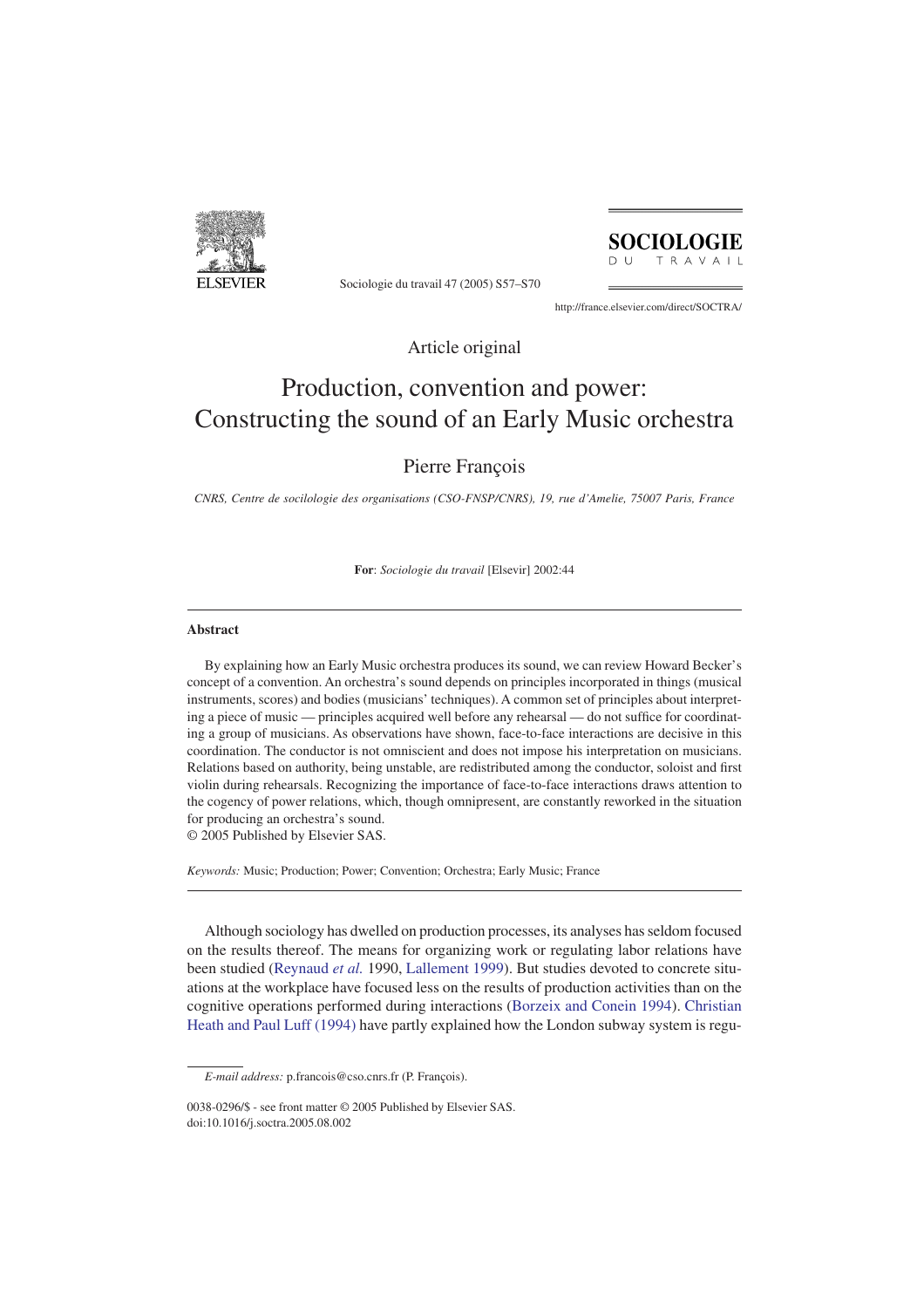lated; and Aaron [Cicourel \(1994\),](#page-13-0) how medical diagnoses come out of a collective production process. Nonetheless, these analyses did not seek to explain the construction of products, as was the case in [Bruno Latour and Steve Woolgar's \(1988\)](#page-13-0) study of how scientific facts are produced.

Herein, $<sup>1</sup>$  I would like to describe the means used to produce the sound of an orchestra,</sup> specifically an Early Music orchestra. $<sup>2</sup>$  The movement for reinterpreting Early Music has</sup> questioned the principles governing the production of a sound in traditional orchestras. These musicians advocate using the instruments for which composers wrote; and they try to rediscover the principles for interpreting a piece of music that applied when the piece was created. In other words, they have tried to work out a new convention for interpreting the music. Defined by Howard [Becker \(1988\)](#page-13-0) as a set of rules for spontaneously coordinating a group of persons whose combined actions enter into the making of an artwork, the notion of a convention serves to explain the means used for a collective production process. My objective is, therefore, twofold:

- How is such a convention worked out? Without overlooking the importance of its principles being incorporated in objects and bodies, I shall focus on the negotiations that continually reinstitute the convention during the production process.
- By reconstituting the chain of interactions that lead to producing a collective sound, I shall be able to come back to the idea of a convention and formulate a few critical remarks about it.

# **1. The convention: Prior to the production process**

# *1.1. Changing instruments, musicians' tools*

The most noticeable change made by the Early Music revival is that the musicians use different tools. Abandoning modern instruments for older ones has been a decisive step in producing a new sound. Philippe [Beaussant \(1994,](#page-13-0) p. 16) contrasted the harpsichords built between the two World wars with copies of older models:

"At the time, people were used to the big, heavy machines in mahogany signed by Pleyel or Neupert, equipped with enough pedals, built like small pianos with an iron frame. A tiny, polished, elegant, antiquated sound came out of them in the likeness of what was imagined to be the artistry of Couperin and a few other masters wearing powdered wigs."

The old harpsichords produce a totally different sound; this surprised [Beaussant \(1994,](#page-13-0) p. 17) as much as it attracted him:

"And then Dene Barnett showed me a little thing with a natural pine color, black keys for whole notes and white ones for sharps, a carved rosette, an ornamented frame, and so

<sup>&</sup>lt;sup>1</sup> Article translated in January 2004 from French by Noal Mellott (CNRS, Paris, France). Author's address: CNRS, Centre de Sociologie des Organisations, 19 rue Amélie, 75007 Paris, France. E-mail: p.francois@cso.cnrs.fr.

<sup>&</sup>lt;sup>2</sup> On the Early Music movement's history, see Harry [Haskell \(1996\)](#page-13-0) Translator's note: Early Music refers; in the music business, to Western music from the Middle Ages, Renaissance and Baroque period.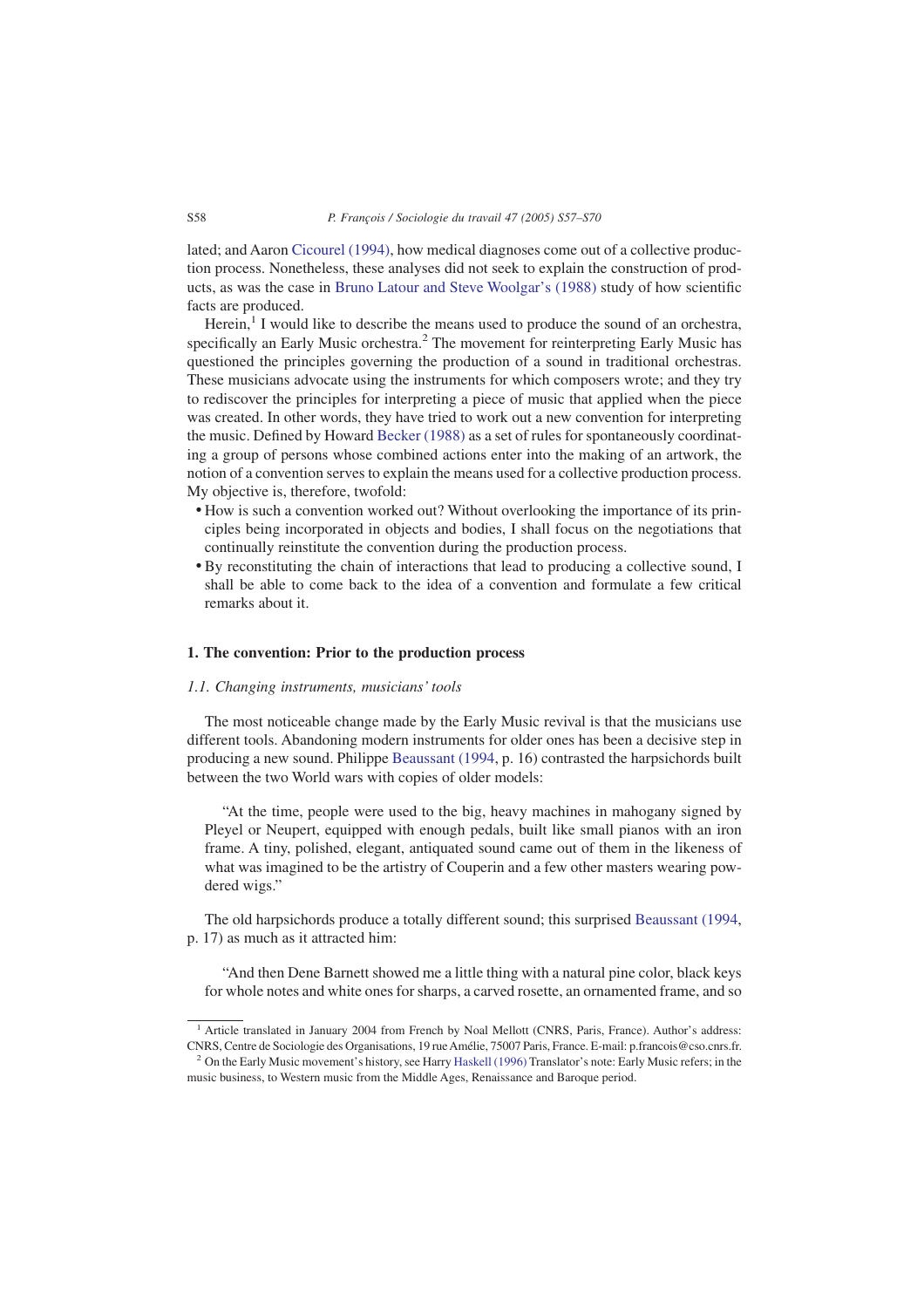light that, in a minute, without needing to call a moving company, we could carry it ourselves in a car, like a table or armchair. Well, this small instrument, when Dene sat down at the keyboard to present it to us, produced a loud, hearty sound with rustic base notes, luscious, colorful, rich notes. I had never, neither in a concert nor on a record, heard anything like it."

The instruments that Early musicians have decided to play are not always easily accessible. The models in museum collections since the early 19th century could not always be played; and major restoration work was necessary.

A few instruments, completely lost, had to be rebuilt from scratch. This was the case of the curved cornett, in between a woodwind and a brass, with finger holes like a woodwind but demanding a control over the breath typical of brass instruments. Unlike many other Early Music instruments, it has no modern equivalent. It was made using a gouging technique with a precision of a tenth of a millimeter on two pieces of wood glued together. In the mid-1970s, most cornettists were playing resin instruments made from a mold. A cornettist explained the gradual improvements in making this instrument (interview on 20 January 2000):

"There were musicians who had played the curved cornett, who were cornettists familiar with the instrument, and who had to practice this woodworking technique. They worked on the quality and sort of wood, on making the holes. It was a lot of work, for instance *X*, who raised questions about woodworking, who worked on its very conception in relation to more theoretical conceptions having to do, for example, with using the golden section to make instruments. All this was studied and put into practice, and I admire the result, which is concretely quite satisfying. But that went on for a good quarter century."

# *1.2. New body techniques: Questions and controversies*

As [Becker \(1988\)](#page-13-0) has pointed out, instruments<sup>3</sup> incorporate schemata from which a convention arises and make it necessary to learn body techniques<sup>4</sup> that are better adapted for producing a sound on the instruments. The switch from a modern harpsichord to a copy of an old model led Anne to completely change how she played (interview on 3 June 1999):

"In the summer of 1970, there was an international harpsichord contest in Munich where I was enrolled. There were only instruments with pedals, and it was the first time there was a copy of an old harpsichord, made by Schütze. Leonhardt, who was on the jury, came to see me after the first round. He said, 'You know, it would be a really good

<sup>&</sup>lt;sup>3</sup> Antoine [Hennion \(1993\)](#page-13-0) has proposed taking objects as the starting point for reconstituting all "mediations" that came into play in this new world and allowed it to exist.

<sup>4</sup> Studies [\(Escal 1991,](#page-13-0) [Alford and Szanto 1995\)](#page-13-0) devoted to learning, sometimes painfully, the body reflexes incorporated in a musician's skills seem, even though they do not necessarily say so outright, directly connected to the analysis of body techniques which Marcel [Mauss \(1936\)](#page-13-0) called for.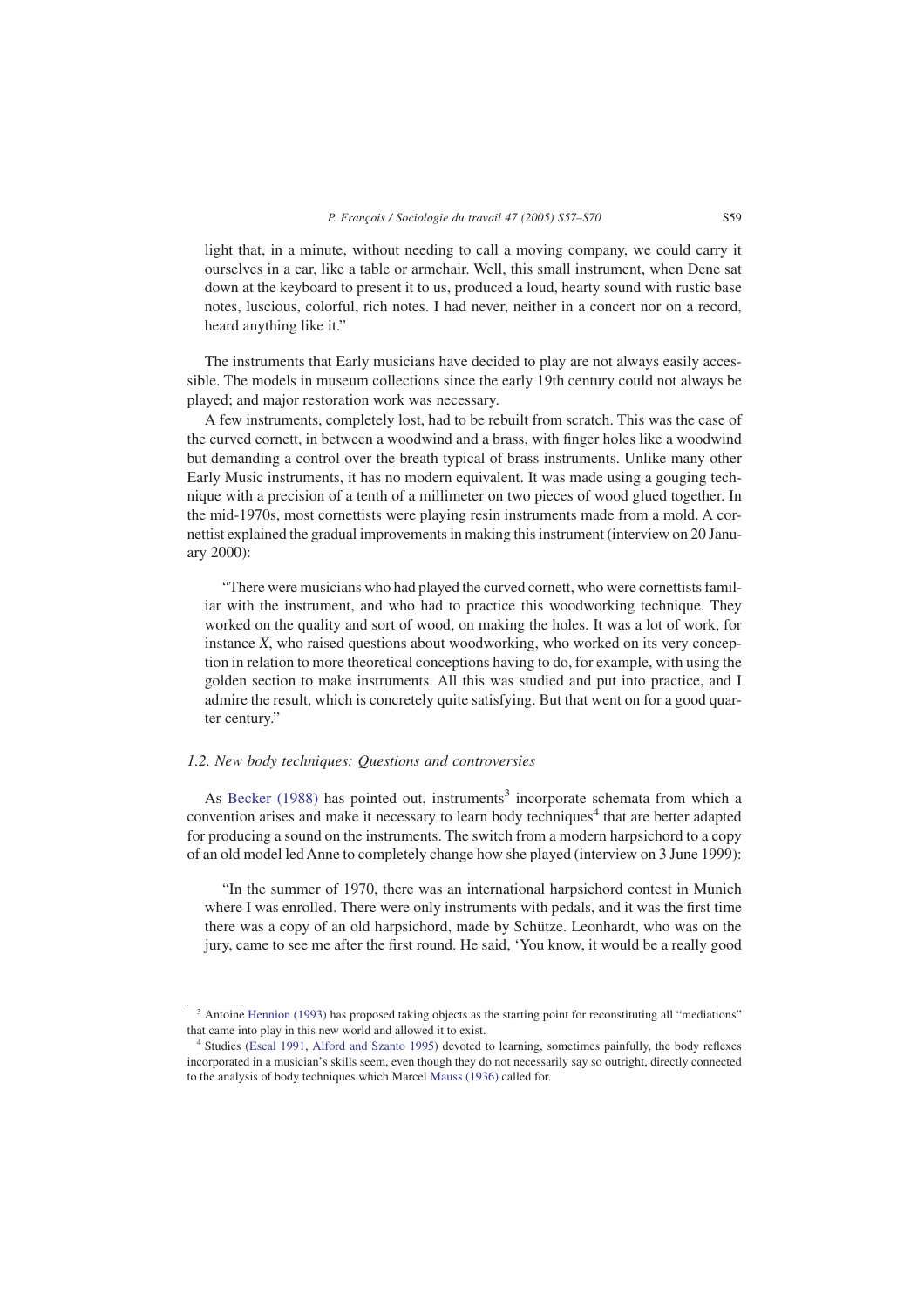#### S60 *P. François / Sociologie du travail 47 (2005) S57–S70*

idea to play on the Schütze.' I said, 'But, Sir, I've never worked on an instrument like that. It's impossible for me to adapt to it in 24 hours.' 'Yes you can, you should try.' I wondered what that meant, if it was a threat of a penalty if I didn't comply, or whatever. I took the risk with my Scarlatti sonatas, and obviously, everything went down the drain! The keys were of a different width, the reflexes were different, everything was different. It was an excellent introduction to old harpsichords, because I realized that the way to make it ring out was completely different. Back home, I made up my mind: it was necessary to play on the old harpsichords. There was no doubt about it."

The research by a few musicians, which led to new techniques, has been quite controversial. Continental Europe split between two schools of Baroque violin. Sigiswald Kuijken's violin technique, developed during his classes at the academy of music in La Haye, France, required relearning everything. A modern violinist plays the violin by wedging it under his chin and holding it to the side. He can hold the violin with his chin when his hand has to glide down the instrument's neck. Kuijken's research led him to come up with a different technique: the violin placed on the shoulder instead of wedged under the chin. As a consequence, when the violinist moves his hand down the neck, he can no longer hold the instrument with his chin. Furthermore, the violin bow used by Kuijken's students necessitates a subtle control over movements, much more so than a modern bow. The sound is controlled completely through hand, not arm, movements. This technique has been controversial. In particular, Reinhardt Goebel, who founded in 1973 the Musiqua Antiqua in Cologne, proposed a noticeably different one, much closer to the playing of modern instruments. Violinists play without a chin rest on an instrument with strings made from catgut; they wedge the violin under the chin and use a traditional bow. This technique has major advantages: the violinist can play the instrument in a nervous, quite spectacular style and does not have to completely relearn how to play.

Regardless of how intense this controversy has been,<sup>5</sup> the slow process of learning how to play old instruments has involved incorporating principles deduced from an interpretation of treatises and illustrations or borrowed from other musicians' experiences. Body techniques have gradually been acquired that, when applied to the old instruments, make it possible to emit the stable, regular sound expected by other performers.

# *1.3. The written source and its realization in sound*

The sound produced by an orchestra refers to a written source, the score.<sup>6</sup> The original works of Early Music were seldom published. When they were, the publication was hardly satisfactory, at least to composers who try to apply the principles worked out during the 19th century for writing music. Early Music orchestras often rely on scores recomposed for

 $\frac{5}{5}$  For a few keen exchanges on this topic, see Richard [Kenyon \(1988\).](#page-13-0)

<sup>&</sup>lt;sup>6</sup> Like the equipment in a cockpit that helps economize on the pilot's memory [\(Hutchins 1994\)](#page-13-0), the score economizes on the musicians' memory. Maurice [Halbwachs \(1939\)](#page-13-0) has proposed a quite modern analysis of musicians' collective memory.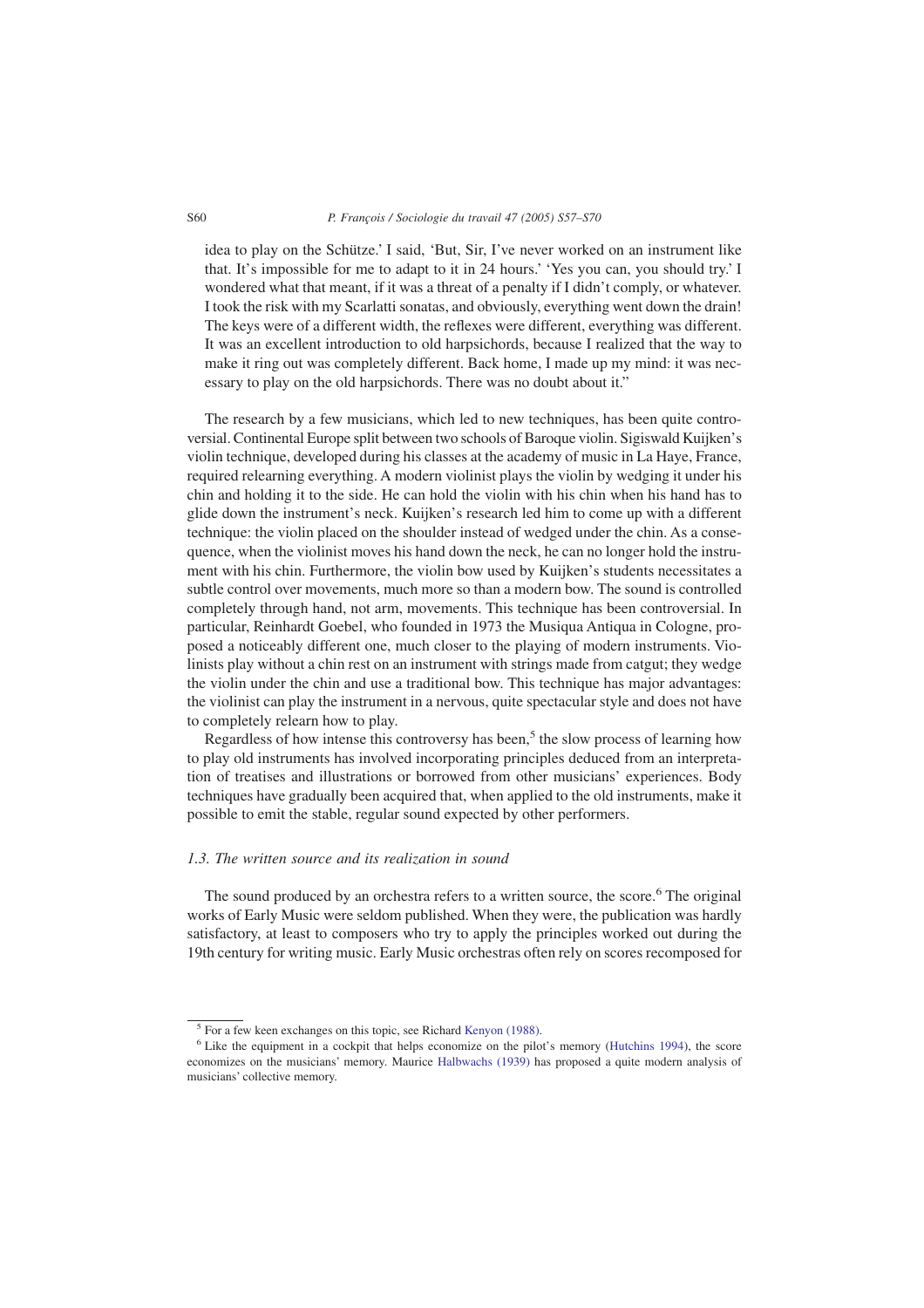them. A violist da gamba talked about how she drew up a score for Rameau's *Hippolyte et Aricie* for the Arts Florissants (interview on 3 June 1999):

"Pizzi had made a production, and for reasons I ignore, it wasn't possible to use the same soloists and the orchestra he had. I think it was at Aix. There was a new production at the Comic Opera, which had asked the Arts Florissants to choose the orchestra, singers and version. The first thing we did was to look at Pizzi's version, a version published by Durand. It was hideous, inaudible. [...] We said we agreed but we wanted to work from a version coherent with the sources. The Comic Opera accepted, and William Christie asked me to write the score. The scores were at the Opera. I went there, saw all three of them. There were separate parts, complete scores; and I made my own combination by taking into account our limitations. The limitations were, unfortunately, such that we had what nearly amounted to an imposed version. We managed to modify it a little, to have one a little more coherent. Major aesthetic choices had to be made. There were three versions, the first in 1733, the second in 1742 and the third in 1757. The question that could be asked was: why three different versions? It's interesting. There were pages without any annotations in the original version. We could see how the 1742 version had been made because things were struck out. There were annotations on the 1757 version. We kept one thing, took another, made collages, things like that. So we asked, 'Why? Why this? Why that?' I concluded that the 1742 version was made under restrictive conditions of I don't know what kind but that Rameau did not like. Rameau axed a lot of things, and you got the feeling that version was one he didn't like. When he went back to it in 1757, you felt that he had full freedom again and wanted to change things in relation to the first version. So we could see we had to choose between the first and third, and especially not the second. At that point, we said we'd better choose a single version, because that was in line with Rameau's idea — choose either all the first or else all the last version. It was easier to choose the first; but now and then, we had problems because parts were missing, so we completed it by taking parts. Once the version had been chosen, we copied it by hand."

The score came out a long process of selection and compromises, a balancing of factors related to the stage production, the artistic director's wishes and the state of the archives.

With the score as a base, each musician produces a sound; the orchestra's sound comes out of the aggregated sound produced by all the musicians in it. The clarity of attacks, the homogeneity of timbres and phrasing, the precision of the rhythm, all this implies that musicians perfectly coordinate their actions. Incomplete scores are a further difficulty in Early Music. Since the early 19th century, a score indicates rather clearly what the composer wants to be heard. But for music from before Bach's death, the relation between the written source and the production of a sound is much more vague. Baroque music allowed more room for improvisation.

Musicians had the most room in performing the continuo, *i.e.*, the bass line underlying the piece and the harmonies built on it. The harmonies were indicated not by notes but by numbers that instrumentalists have to interpret and perform. Performers might choose to have a single instrument play the continuo, both the bass notes and the chords; or they might let a melodic instrument (such as a cello) play the bass notes and a harmonic instrument (such as a theorbo or harpsichord) the chords. They might choose to play a chord's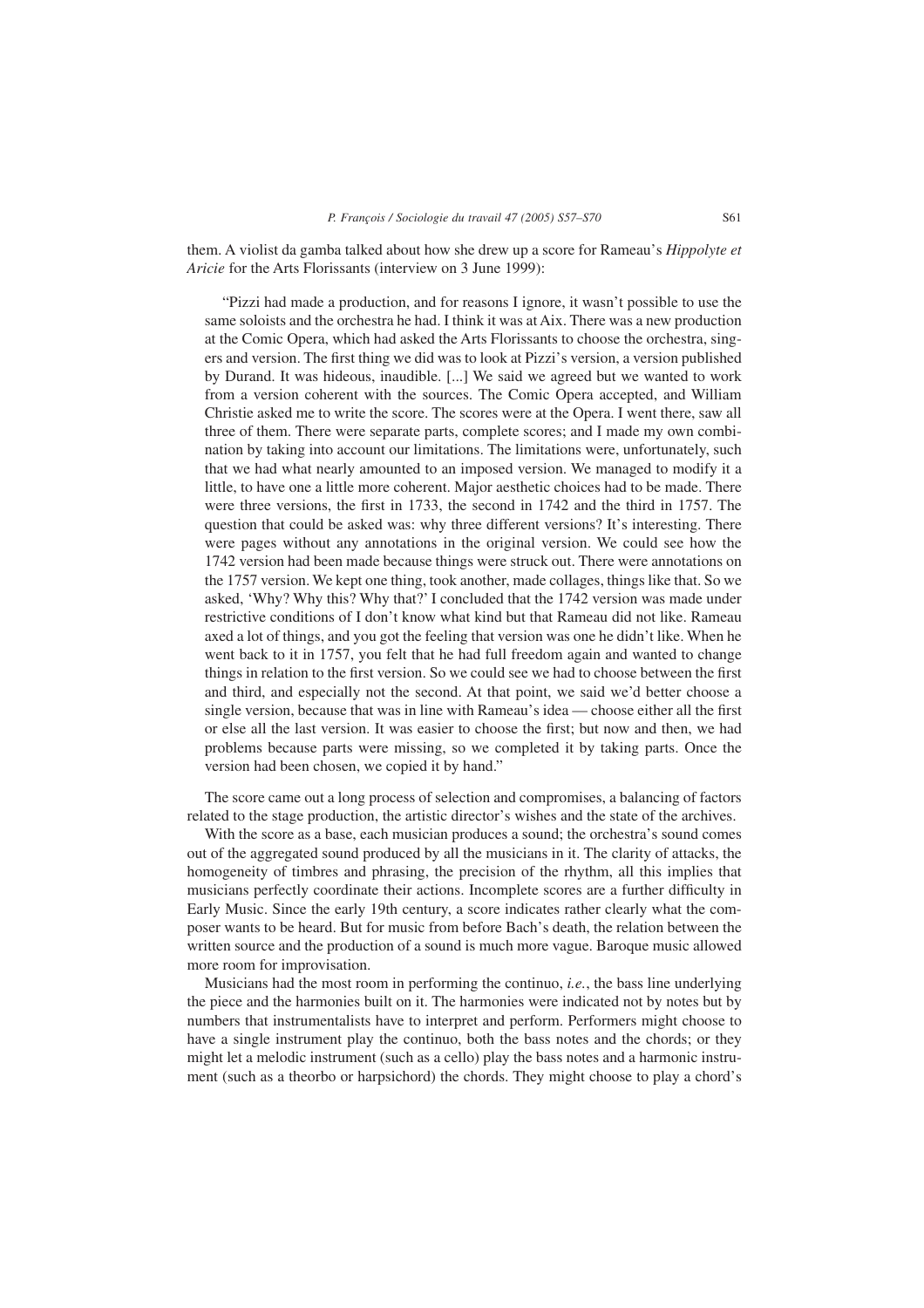notes all at once or successively in arpeggios, which can take a wide variety of forms. William Christie described quite well how the instrumentalists who played the continuo in Lully's *Atys*<sup>7</sup> gradually worked out a common sound [\(Labie 1989,](#page-13-0) p. 40):

"There was a basic problem: we had to attain a new, not yet defined sound. I could have worked out this continuo in the usual way, with a harpsichord. But I preferred having a very rich continuo for backing up, with all its force, Quinault's speech. Insofar as old texts had anything to say, this was what Lully had done at the time. So I took several instrumentalists, some of them with very strong personalities; but all of them understood that I wanted to attain an out-of-the-ordinary sound. That was my idea, everyone joined in. Not one but eleven musicians were looking for a collective solution for which I did not have any precise idea *a priori*."

The continuo's sound came out of the aggregate sound of the musicians and cooperation among them. How did this happen?

# **2. Producing a collective sound: Coordinating, negotiating and reinstituting the convention**

# *2.1. Coordinating individual actions*

To explain how a convention facilitates coordination among persons producing an artwork, [Becker \(1988\)](#page-13-0) has insisted that it proposes a range of already tested solutions known to all, to which everyone spontaneously refers.

The principles acquired by each musician prior to the work in common did, of course, facilitate coordination. Esther was a student of Sigiswald Kuijken in the early 1980s. Ten years later, she hesitated about working regularly with Philippe Herreweghe's Champs Élysées Orchestra on pieces from the Classic and Romantic repertoires. She did not feel comfortable in the group around Herreweghe, since too many violinists came from Goebel's school. She preferred playing this repertoire with her former professor, all of whose violinists shared the same principles of interpretation (interview of 11 March 1997):

"I said to myself, 'I'm not going to play Haydn with Herreweghe, at a time when Sigiswald's doing it and when I can find the same violin [style] with him.' Sigiswald only has Early Music violinists from his school. So right away, it's the same *C* sharp, the same attack. Right away, there's a Little Band sound, for sure. You might not like it, but everyone comes from the same mold."

Activating the shared principles in a convention does not suffice for explaining how actions come to be perfectly coordinated. An *in situ* coordination is always needed too. Examining situations where coordination functions poorly provides convincing evidence

<sup>&</sup>lt;sup>7</sup> The Arts Florissants' performance of *Atys* in 1986–1987 led to recognition of the Early Music movement in France.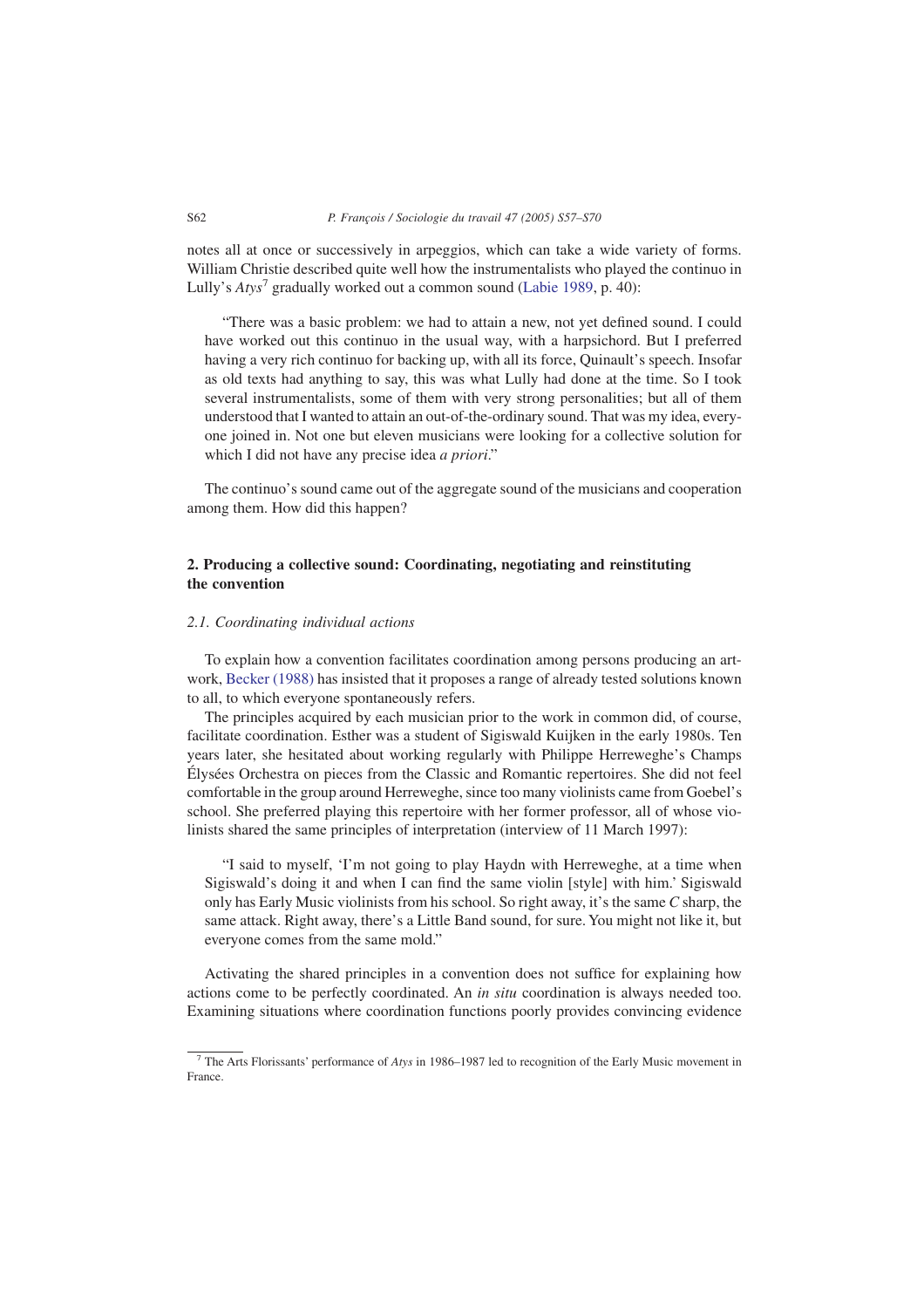of this. Paul, a harpsichordist, often worked with Dutch musicians. Given his reputation, he was hired by Jordi Savall, a Spanish musician whose aesthetic sense differed significantly from his former employers'. Rehearsal was crucial for his actions to meet up to his musical director's expectations (interview on 14 June 1999):

"I learned a lot with Savall, because I was marked with the 'north Europe' label. Leonhardt, the Kuijkens, it was much the same world. When I started working with Savall, it was really a sort of musical negative in relation to what was being done in the north. You had to be supple, adapt fast, since Savall rehearses very little. You had to find a valid way for performing this repertoire with somewhat the same sources as starting point but a completely different result at the finishing line. That's where I learned the most, I think: when I had to become much more supple, do things that didn't please me at first and, especially, realize that everything was possible. A lot of things changed: temperament, playing habits. I even think you could make a rather interesting study by isolating a measure in Savall's music, listening to the same piece by Leonhardt and Kuijken and seeing what's different in the accent, the movement of the musical line. I said a negative. I think it's often the exact negative; you don't hold back from the same things. [...] I wasn't looking to be thrown off center like that. I think I suffered from it in the beginning. Later on, during the first rehearsal of any program we did, I always raised an eyebrow. It changed my habits so much that I was against a lot of things. Little by little, I saw where he wanted to go, and why it was justified. I always let myself follow."

In Paul's comments, a figure emerges whom we have not yet encountered but who plays a decisive role in coordinating musicians: the conductor.

Till the late 17th century, the first violin or the harpsichordist coordinated musicians; but this job gradually became much harder as compositions became more complex, too hard to leave up to a musician in the orchestra. Following a performance of Beethoven's *Fifth*, Ernst-Theodore Amadeus Hoffmann, a conductor, had this to say about conferring this role on a musician:<sup>8</sup>

"No instrument has parts that are hard to perform. But only an orchestra extremely sure of itself and well trained, stimulated by a single spirit, dares risk playing this symphony, because any passage, ever so slightly amiss, would irremediably spoil the whole. Continual alternations, the entrances of the strings and woodwinds, the chords isolated after a silence, all this requires the most extreme precision. This is why we advise a conductor not to be satisfied, as often happens, with playing the violin part louder than necessary. It's better for him to keep the orchestra permanently under his controlling eye and hand."

I observed the importance of the conductor's role in coordinating musicians during the rehearsals of a group working on late 17th-century French music (Charpentier's *Te Deum* and *Midnight Mass*). The conductor had definite gestures, and did not hesitate about using examples or making comparisons: "Do this *A* clear, light like the air, like Arvo Pärt." He

<sup>8</sup> *Ecrits sur la musique*, p. 50 quoted in Liébert 1988, p. xli.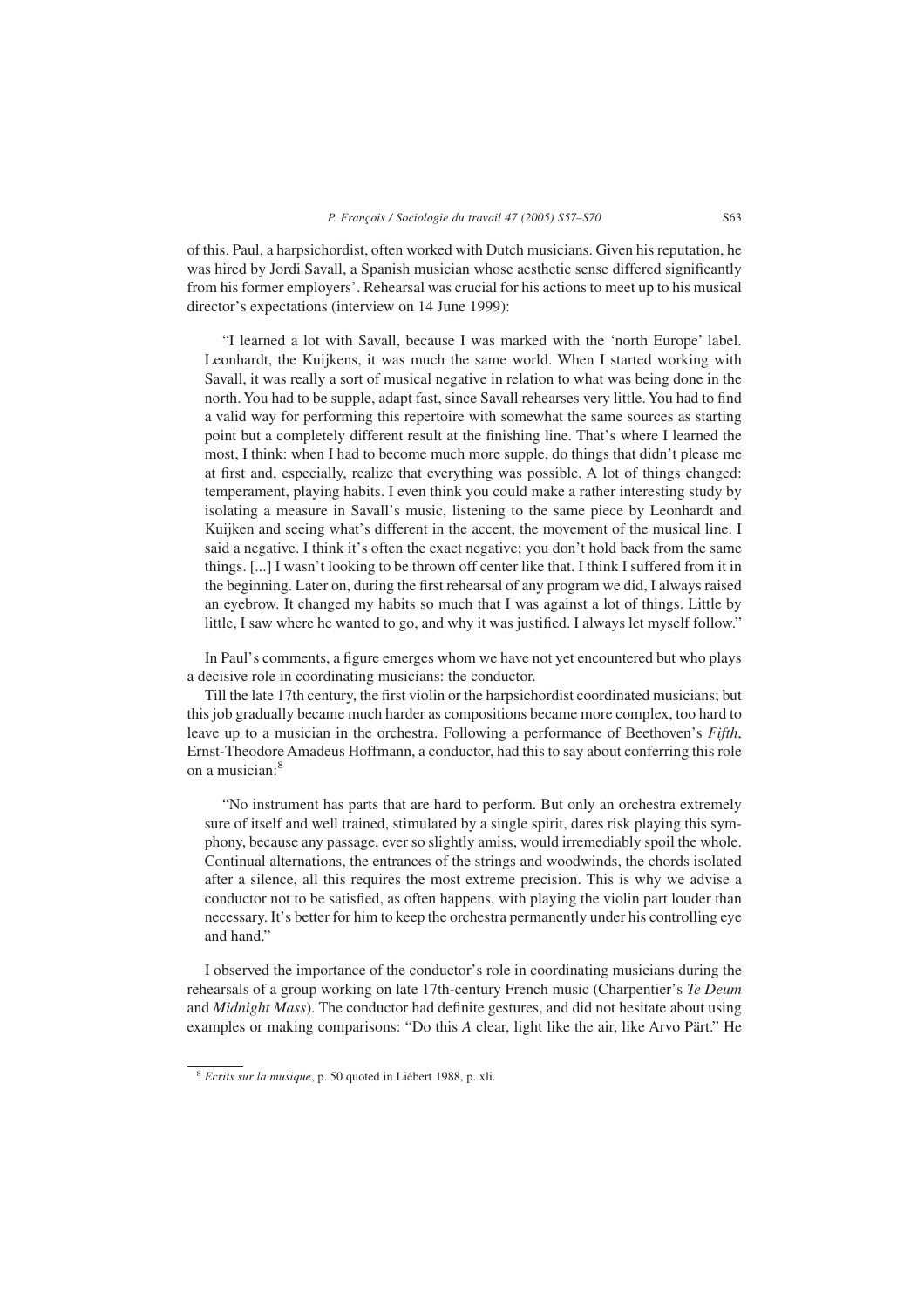punctuated his advice with explanations: "In this whole gush of singing, we have to mark a few cadences. We're going to mark one here: it'll highlight this chord's harmonic tension." He often referred to jazz: about the *in te domine speravi*, "Obviously, as jazzy as possible"; or to the cellists, as he imitated a jazz bass player, "Swing more, ba-be-doo, ba-be-doo, ba-be-doo, New Orleans or something like it." He directed everything, even the positive organ that replaced the orchestra as chorus. For full rehearsal, the first violinist did not intervene much, apart from a few words of advice about articulation or for clarifying certain ornamental figures or reminding such and such a section of the need for precision.

A dimension in the coordination process emerges that Becker's description of the convention tends to overlook: power. During the 19th century, the conductor came to compel recognition from musicians, singers and composers as the supreme musical authority [\(Liébert](#page-13-0) [1988\)](#page-13-0). Those familiar with the music world were struck by what Honoré de Balzac, like his contemporaries, called the "tyranny of the baton". In 1841, the conductor was presented as a legitimate dictator:<sup>9</sup>

"And first of all, Sir, we are conductors. Within the limits set by regulations, we exercise an undisputed supremacy, because our power relies on a base that the highest institutions in politics lack: necessity."

During the 19th century, the conductor incarnated absolute power. For Elias [Canetti](#page-13-0) [\(1966,](#page-13-0) p. 421) too, this figure was the outstanding incarnation of power:

"His glance, as intense as possible, takes in the whole orchestra. Everyone feels he has been seen and, even more, heard. The instruments' sounds are opinions and convictions to which he ever so closely pays attention. He is *omniscient*: whereas musicians only have their part in front of them, he has the whole score in his head or on his stand. He knows exactly what each is allowed at every instant. Keeping them all together under his supervision confers the prestige of being *omnipresent* on him. He is, we might say, in everyone's head. He knows what everyone has to do, and he also knows what each one is doing. As the living source of law, he reigns on both sides of the moral world. With a wave of the hand, he indicates what is being done; and he prevents what is not to be done."

This emergence of power relations in coordinating a group of musicians draws attention toward the often unequal interactions during this process. But should we take for granted the conductor's omnipotence, which fascinated Canetti? In his description, the conductor is no longer a concrete individual in interaction with others but, instead, a logical operator, abstractly omnipotent. This dodges rather than answers questions about coordination. Under this description, power relations are unilateral: only the conductor has power over the musicians. Cooperative relations are inseparable from power relations, from situations where interactions are not balanced: "You enter into a power relation because you have to obtain cooperation from others in order to carry out a project" [\(Friedberg 1993,](#page-13-0) p. 125). In other words, power always involves an exchange, one that might be out of balance.

<sup>9</sup> Louis Curmer, *Les Français peints par eux-mêmes*, vol. III, 1841, p. 284, quoted in Georges [Liébert \(1988,](#page-13-0) p. lxii).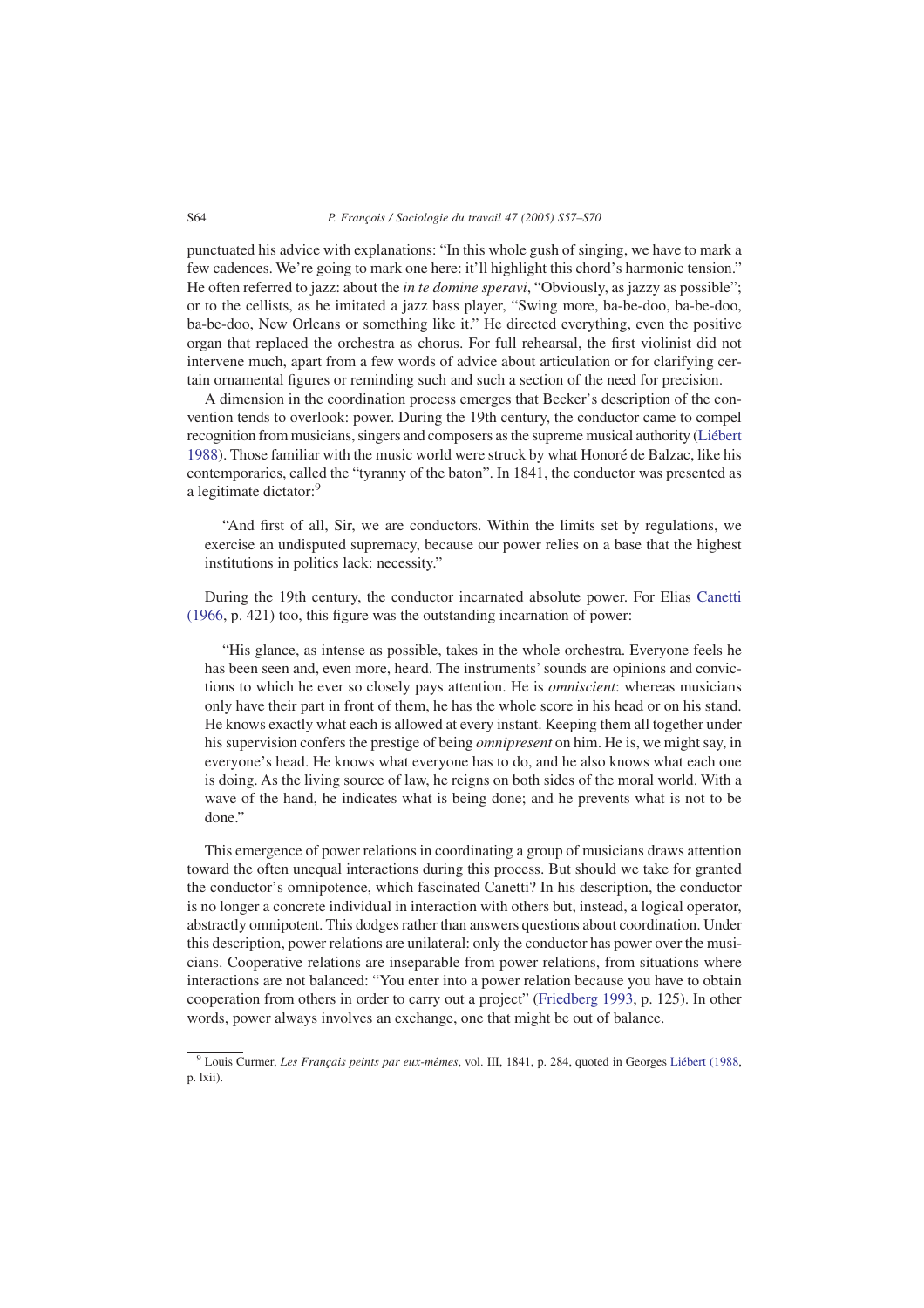Power relations are not unilateral; they represent an unstable equilibrium wherein the two parties' relative positions might shift during interactions. Given that power relations cannot be separated from coordination, we must, in the special case of an orchestra's work, obtain a better understanding of them than this description of the conductor as a demiurge. What underlies power relations in an orchestra's work? How do these relations enter into the process of coordinating this work?

# *2.2. Delegating authority and external coordination*

The conductor is not omniscient: defining what is a satisfying interpretation comes out of negotiations among persons in the collective project. I observed this during an Early Music group's rehearsal of an opera from the stock repertoire. The first time, the mezzo, a specialist in this role, sung a famous aria while sitting back to the conductor's left. The conductor seemed satisfied with both the orchestra and singer. But she stood up and spoke under her breath to him for a rather long time, while pointing to passages in the score. She sat back down. The conductor addressed the orchestra: she (using her first name) "doesn't want us to slow down on the cadences, she wants us to maintain the initial rhythm very constantly up till the end, including the last cadence." By accepting the singer's intervention and relaying her proposals, the conductor was putting at stake the postulate of his omniscience. The second phase of work on this aria led him to temporarily yield authority. This time, the singer stood up, moved slightly to his left but still a little back of him. She sang by heart and gestured to signal the contours, punctuation and nuances she expected from the orchestra. The conductor beat time. He accompanied her while leaving her lead.

In this example, the delegation of authority was peaceful and negotiated. The singer first left the conductor in charge, then proposed her viewpoint, and finally took it upon herself to make the orchestra play what she wanted. As soon as the aria was over, the conductor reassumed his position. The causes for this shift of power went unstated. The conductor delegated his power to the singer, but the conditions underlying this delegation were not clearly formulated. During this phase of work, coordination came out of an unspoken, temporary compromise between persons who accepted to test an alternative solution.

Two methods of coordination were used. The conductor explained the principles for interpreting the piece; and the singer, while she was singing, gesticulated to signal what she expected of the musicians. Her intervention went beyond the comments made to the conductor. The problem was not just cadences or a constant rhythm. The singer recomposed the aria's phrasing by taking the conductor's place. Further examples will dwell on these two methods of coordination: the verbal explanation of the principles of interpretation is relayed (and often much more...) by a body language for coordinating musicians as they perform.

# *2.3. Internal coordination?*

During the rehearsal already described, power relations were still pyramidal. The singer held her power thanks to the conductor; coordinating the orchestra laid beyond her. A third party's intervention regulated the conditions of coordination. The following example more clearly illustrates the instability of relations based on authority and the organic nature of coordination.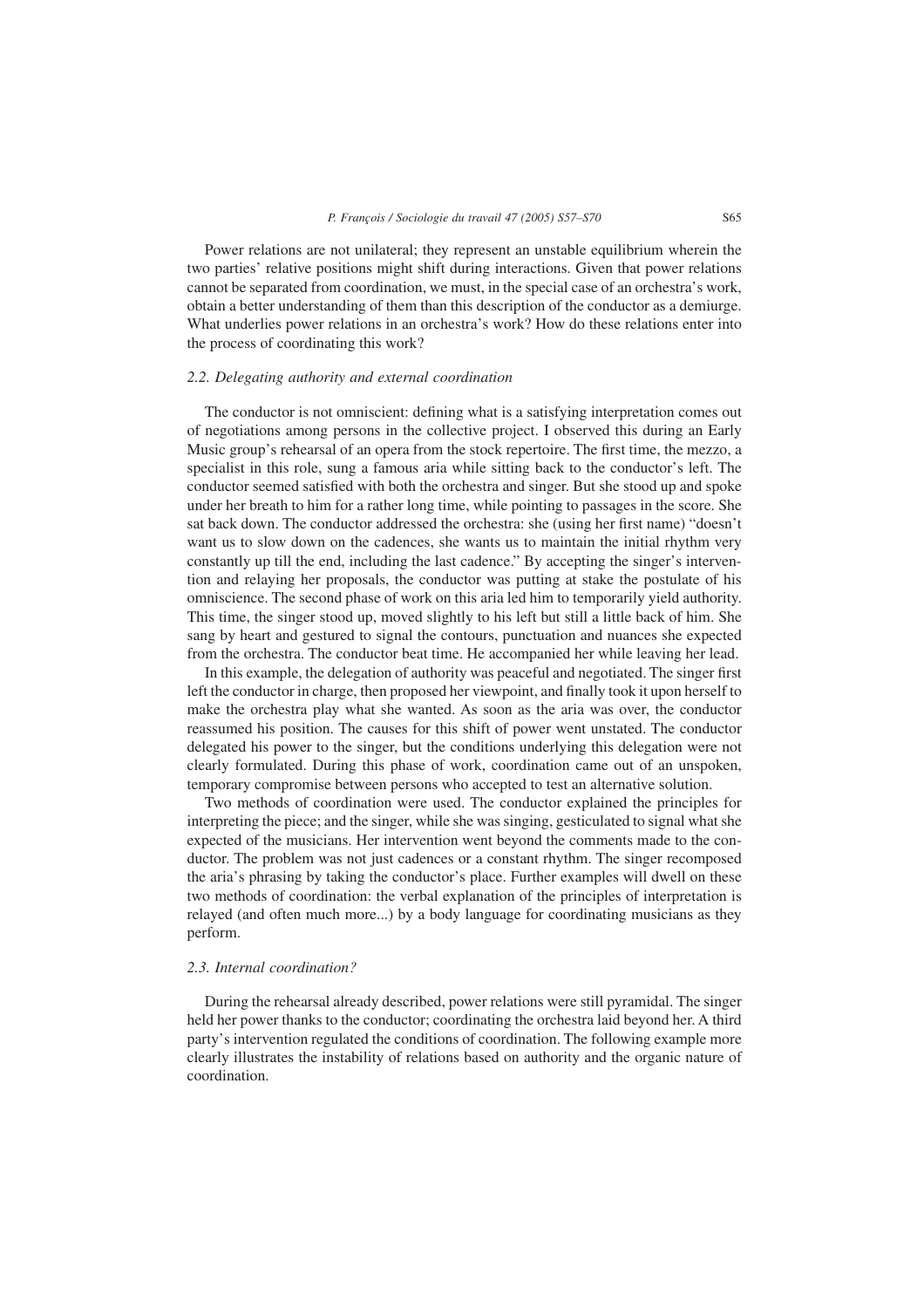#### S66 *P. François / Sociologie du travail 47 (2005) S57–S70*

An ensemble made up of a chamber orchestra and chorus, a group of seven musicians and eight singers, was rehearsing an Italian mass. The conductor, whose direction was rather curt but quite clear, followed up on the chorus down to the tiniest detail, even directing the grace notes; but he hardly bothered with the orchestra. At the beginning of the piece, the first violin signaled the start by accenting his phrasing and exaggerating the downward movement of his arm holding the violin. The other musicians followed, either by copying his phrasing and movements (as did the person next to him who could not see him) or else by riveting their eyes on him and thus making him the conductor. Each musician followed the beat and the first violin's gesticulations.

A body language was used to coordinate actions but without the conditions underlying this coordination or the meaning of the gestures used being formulated outright. Having a long experience of working together, the musicians were familiar with the first violin's gestures. The actual coordination of their actions activated *in situ* this shared body language, based on movements and breathing. Signals were sent back and forth, as the musicians showed each other where they were, what they were doing and what they understood about each other's actions. Gradually, any differences in attacks or phrasing lessened or vanished, erased by a communication through body language during the performance itself. In this case, body techniques cannot be separated from production and communication techniques.<sup>10</sup>

Interventions by the chorus or a singer modified this equilibrium. The conductor took back over. Still not bothering much with the orchestra, he used the first violin as a relay toward the other instrumentalists. The soloists' recitatives presented an in-between situation. The conductor intervened now and then, on a problem of beat or dynamics or a *subito* nuance. But coordination came out of the attention that the instrumentalists playing the continuo paid to the singer, whom they followed with their eyes and hands. This orchestra was operating like a chamber music ensemble. The shifts of authority between the conductor, first violin and soloist were made as if taken for granted, as the ensemble itself changed: an orchestra plus a chorus and then a soloist. In this case, coordination, though much more organic than in the first example, still did not involve equal relations. The conductor, first violin and soloist played decisive roles. Not all musicians counted equally when defining how to attack notes or shape the phrasing.

Regardless of how unstable they might be, power relations are not distributed randomly to anyone as interactions evolve. Authority is negotiated by persons endowed with specific resources prior to the situation where they enter into interaction. As [Friedberg \(1993,](#page-13-0) p. 124) has said, "Power is not a simple exercise; it is in structures that exist prior to the space of action." Furthermore, the parties involved in interactions spontaneously accept shifts in authority patterns. The delegation and resumption of authority follow a negotiated order — an order that, negotiated prior to the situation, the parties involved in production accept and implement.<sup>11</sup> Of course, depending on the persons involved, the method of coordination and, therefore, the pattern of authority relations will change.

<sup>&</sup>lt;sup>10</sup> Alfred [Schütz \(1984\)](#page-13-0) has underscored the importance of body signals during the performance of a piece of music.

<sup>11</sup> I am borrowing the idea of a negotiated order from A. Strauss *et al*[. \(1963\)](#page-13-0) and [J.M. Corbin and A. Strauss](#page-13-0) [\(1993\).](#page-13-0) For an application to an orchestra's work, in particular to the conductor's role, see Robert [Faulkner](#page-13-0) [\(1973\).](#page-13-0)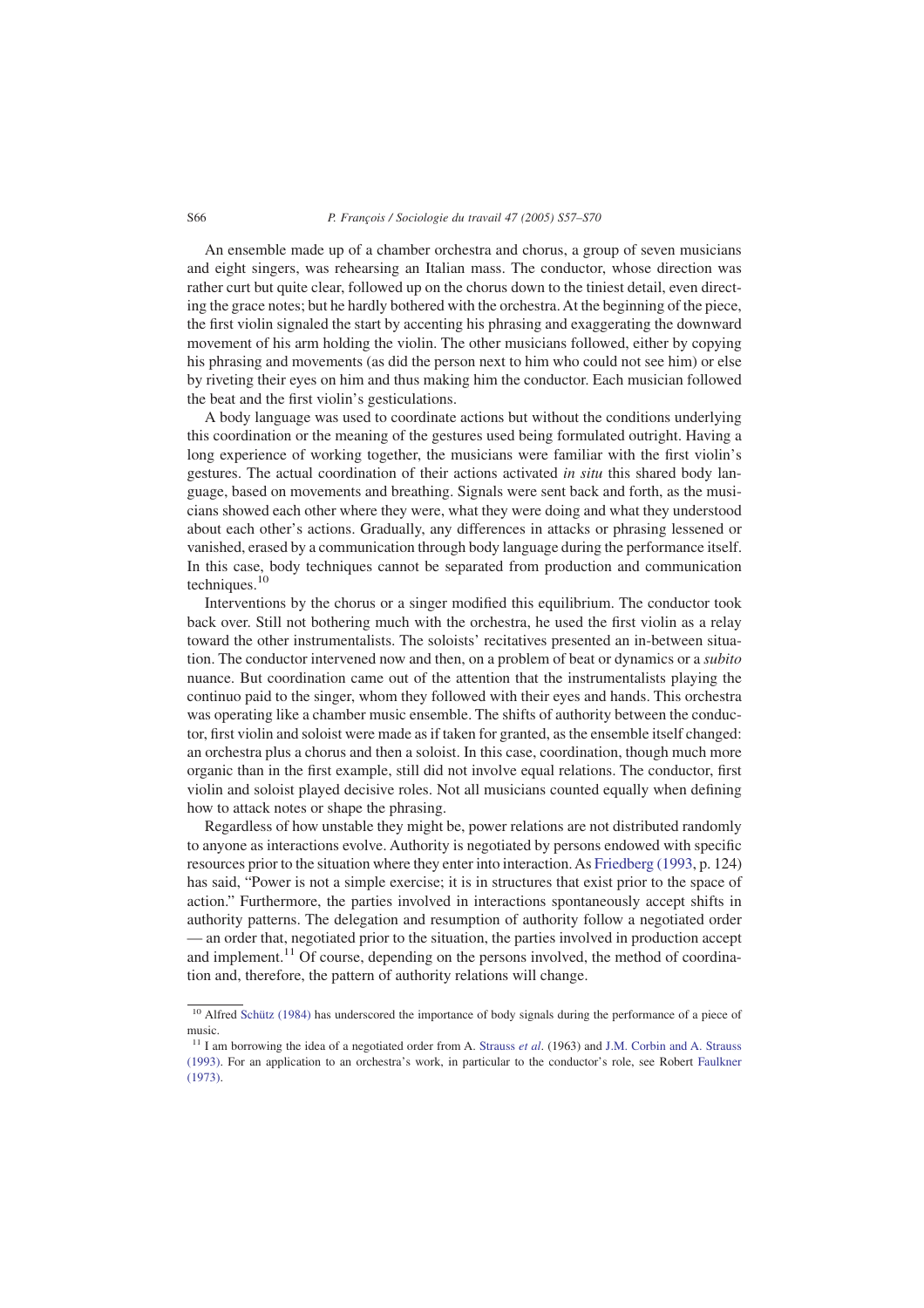# *2.4. Bypassing the conductor*

In the previous examples, the conductor delegated his authority to persons better placed than himself for coordinating musicians' actions. In some cases, the authority of soloists or the leaders of sections in the orchestra cannot be interpreted as a delegation of authority. Instead, it comes from bypassing the conductor's authority.

During one rehearsal, the first violin settled problems in the violin section. During a rest or in the middle of a phrase, he turned around and said, "Clear!", and ostensibly played what he wanted. He played louder while imitating with his arms what he wanted. Then, he showed he was listening by barely playing. He nodded approval and started playing again while turning toward the conductor. Or he sometimes signaled his disagreement with the other violinists by no longer playing, turning toward them and saying, "No" with a disapproving nod. The violins went on playing, and he played for half a measure, stopped once more, and nodded "no" once again. He thus managed the equilibrium inside his section. He reacted while playing, without stopping the orchestra and without any perceptible conflict of authority with the conductor. The intention was not to make up for the conductor's shortcomings but, instead, to correct on the spot any lack of precision or anything amiss among the violinists.

In this case of coordination, two poles of power developed without rivalry. The conductor did not let up during the first violin's interventions. He left him act without meddling in this authority, which added onto his own without replacing it. Power relations could become more diversified and complicated, as the leaders of sections negotiated in order to bypass the conductor and make up for a lack of precision, as in the following example.

The violoncellists were punctuating a phrase with sixteenth notes being played by the violins. The cellists and violinists were gradually slowing down. The first time through, the conductor did not step in to maintain a regular beat. During the next break decided by the conductor, the first violin immediately spoke up, while the conductor was present. He addressed the first cellist opposite him, "Cellists, move ahead here. Don't pay attention to us. It's up to us to follow you. Otherwise, everybody's waiting, and the piece slows down." The first cellist replied, "Agreed. We'll move ahead, but you're going to suffer. It's no problem for us." The first violin sat down satisfied. The exchange was over, and the conductor had not spoken up. The first violin's intervention was aimed at maintaining a constant rhythm; and the strings were able to clarify matters by bypassing the conductor. All this occurred within a hierarchy that existed prior to interactions. The leaders of the two sections negotiated the conditions for coordination.

In this series of interactions, we notice the two methods of coordination already pointed out. Coordination was not at all instantaneous. It relied on principles clearly formulated prior to the situation itself. These principles differed from what each group had spontaneously adopted at the start. In this case however, coordination could occur only during the action itself, as each section listened to, and looked at, the other. For the two groups' total sound to be satisfactory, each group had to define its sound as a function of what the other one was emitting.

The power relations underlying the conditions of coordination are, therefore, much more complex than suggested by the figure of the conductor as a demiurge. A last example will illustrate this ongoing repatterning of power relations during the production process.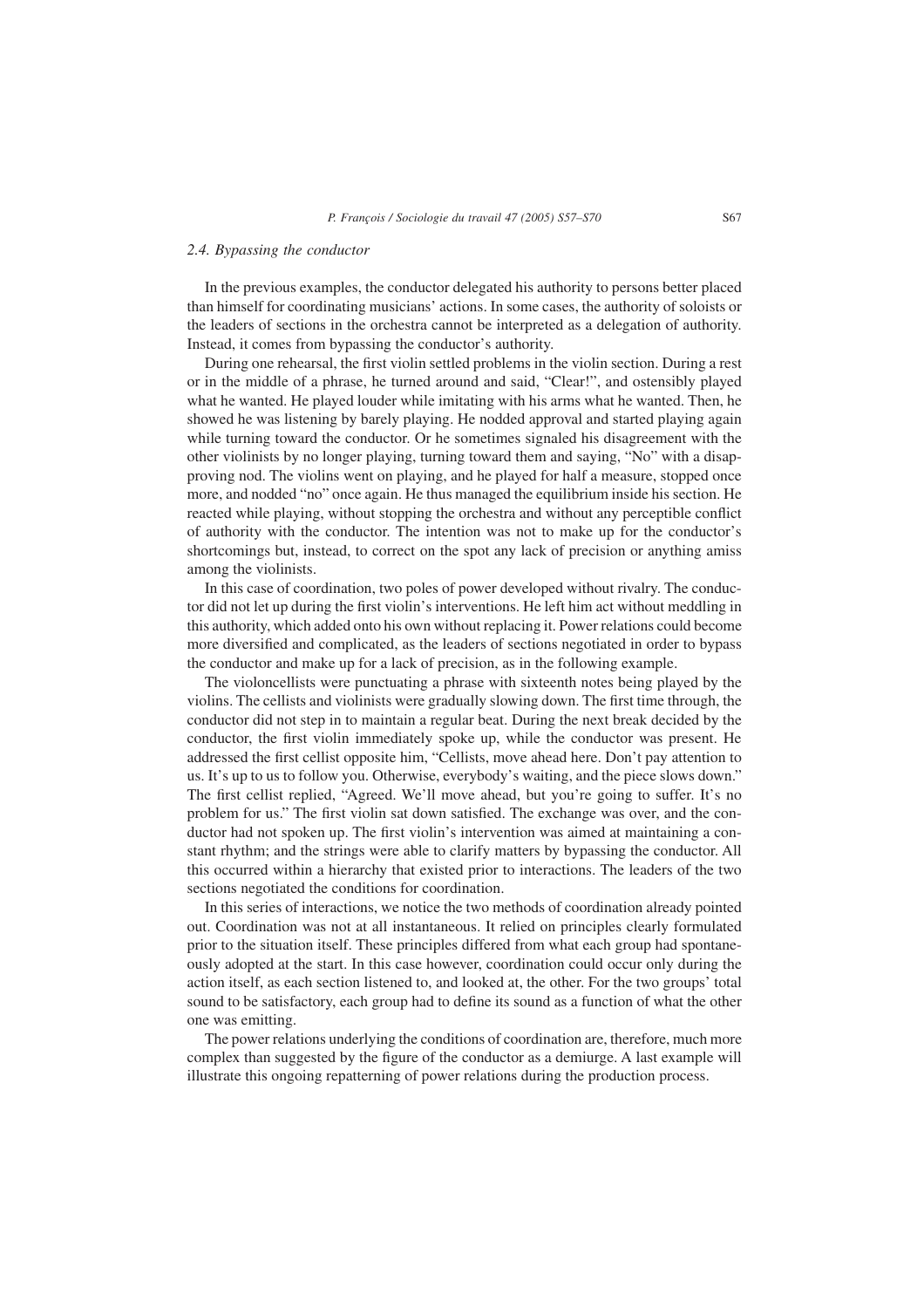#### S68 *P. François / Sociologie du travail 47 (2005) S57–S70*

The violins were playing a strong rhythmic accompaniment that started on an upbeat (an eighth rest, an eight note, three quarter notes // an eighth rest, an eight note, three quarter notes). They were unable to stick together or attack the notes with the required tension. Once again, the conductor did not intervene, and his gestures alone did not suffice for signaling the precise starting point, nor for making the violins play tensely. The first violin turned toward his section and, without stopping the orchestra, said, "Whistle!" For his part, he snorted ostensibly during the eight rest while raising his arm, and breathed out while lowering his violin during the eight note. He then signaled each quarter note with an arm movement. He expected the violinists to do the same thing; but they did not, and the result was still too imprecise. He started again, more deliberately, "Whistle, I don't hear you whistling!" Gradually, the snorting spread throughout the section; and arms moved in parallel to the first violin's but less emphatically. The starting point became clearer, then precise and homogeneous, marked with the rhythm of snortng. The accents on the quarter notes were also clearer, stronger, edgier. The group gradually produced a homogeneous, precise sound without the conductor, even though the first violin's reaction had drawn the latter's attention to the string section. The conductor even helped the first violinist out. When the other violinists were reluctant to whistle and snort in time, he said "Go ahead! Whistle!" But he still beat time in the same way. His intervention followed on the first violin's; he did not try to intervene in any other way.

Coordination completely repatterned authority relations insude this production group. Although the conductor followed up on the first violin's intervention, this pattern came out of a negotiated order that was temporary. The next phase of work led to a new pattern. This repatterning of relations of authority is not fully without cause however. It closely depends on the positions of the persons in interactions (in this case, the conductor and fist violin). Furthermore, it is not at all linear or calm. Negotiations, though tacit or peaceful in some cases, might also lead to clashes. Following a halting start, the first violin, fidgeting in his chair, asked the conductor what he was taking as a reference. Visibly upset, the conductor raised his voice and replied, "My reference is quite simple: watch me!" Likewise, when the conductor's assistant said the orchestra was playing too loud and covering up the soloists, the first violin told him outright, "I played a little loud because..."; but the conductor cut him off without looking at him. He told his assistant, "He's the one who directs the orchestra, you know." The first violin tried to explain again; but once again, the conductor cut him off. Grounded as it is in power relations, coordination sets off conflicts that cannot be blamed on things not working right in the production process. Conflicts are consubstantial with this process.

# **3. Conclusion**

To reconstitute the chain of interactions that, from the making of instruments to musicians' playing together, lead to the production of an Early Music orchestra's sound, a deep time frame must be used. An orchestra's sound depends on conventional principles incorporated in both things (instruments and scores) and musicians' body techniques. The interactions necessary for this slow incorporation are especially visible in the case discussed herein, since interpreting a piece of Early Music raises questions about traditional principles of interpretation. These musicians have thus been led to make new objects and devise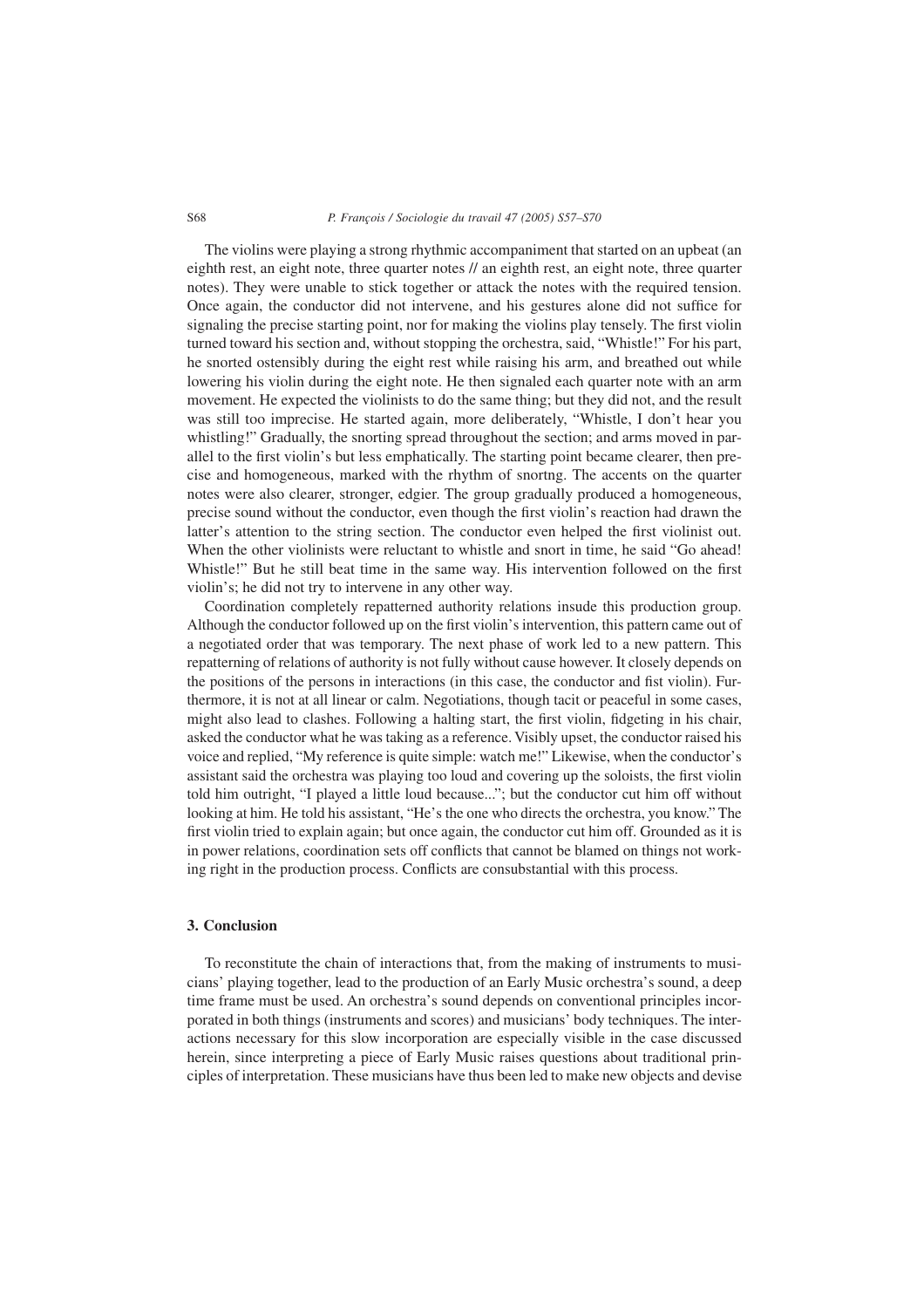new techniques of interpretation. This provides a vantage point for observing how a convention's principles are defined and incorporated.

As in most production processes, specialized know-how is used to facilitate communication and interactions. The shared principles of interpretation do not suffice for properly adjusting actions in the work situation itself. If this situation is taken to be merely a place where parties activate sedimented principles in order to produce actions fully coordinated with each other, then the idea of a convention is reduced to being a logical operator for converting the past into the present. As Pierre-Michel [Menger \(1997\)](#page-13-0) has shown, this analytical framework for converting the past is unable to account for dynamic phenomena, the future always being contained in the present, itself determined by the past. Menger has also shown that this abandonment of dynamics and of uncertainty leads to forgetting interaction itself. If coordination depends solely on activating shared principles incorporated earlier in the production process, the situation where interactions take place becomes negligible. This avoids all the difficulties that might crop up when focus switches from an individual to a collective implementation of the convention. By sticking to this framework, the question of production in the strict sense of the word vanishes: the only question remaining has to do with the origin of the shared principles.

Given what I have observed however, face-to-face interactions during an orchestra's work are a decisive factor in coordinating musicians' actions and, consequently, in aggregating a satisfying collective sound out of the sounds produced by each musician. At this point, we come across one of the major issues raised in studies of "situated action" and "distributed cognition". The work situation offers reference marks that make possible and condition, sometimes decisively, coordination among persons.12 Communication among musicians relies on a wide range of resources. The principles of interpretation can be redefined or renegotiated during phases in the production process. In the course of action, musicians use a variety of body techniques for signaling to colleagues what they are going to do and what they understand about what the others are doing. In the orchestra's work, production techniques cannot be separated from communication techniques. The latter, indispensable if coordinated actions are to produce a satisfying sound, are acquired by musicians through a group effort. For this reason in particular, Early Music ensembles have relatively stable members. According to ten years of records from Arts Florissants' archives [\(François](#page-13-0) [2000\)](#page-13-0), half the musicians come back from year to year, and 50% of engagements are concentrated on 25% of the musicians.

Power relations have turned out to lie at the center of this analysis of coordination in face-to-face situations. Far from power being concentrated in a single person (the conductor), coordination involves ongoing negotiations, sometimes tacit and peaceful, sometimes contentious, that constantly redistribute authority inside the work group. This redistribution is not at all random however. It depends on the relative positions of the musicians involved, in particular the conductor, soloists and leaders of sections in the orchestra. As François [Chazel \(1983\)](#page-13-0) has shown, exercising power depends on structures of domination that distribute resources unequally but that, without blocking the relative positions of the persons interacting, help provide a framework for them.

This case study has been the occasion to review the idea of a convention as defined by [Becker \(1988\).](#page-13-0) Two aspects that he has left in the shadows have turned out to be very

 $12$  Esther [Gonzalez-Martinez \(2000\)](#page-13-0) has cited a good example in the case of opera singers.